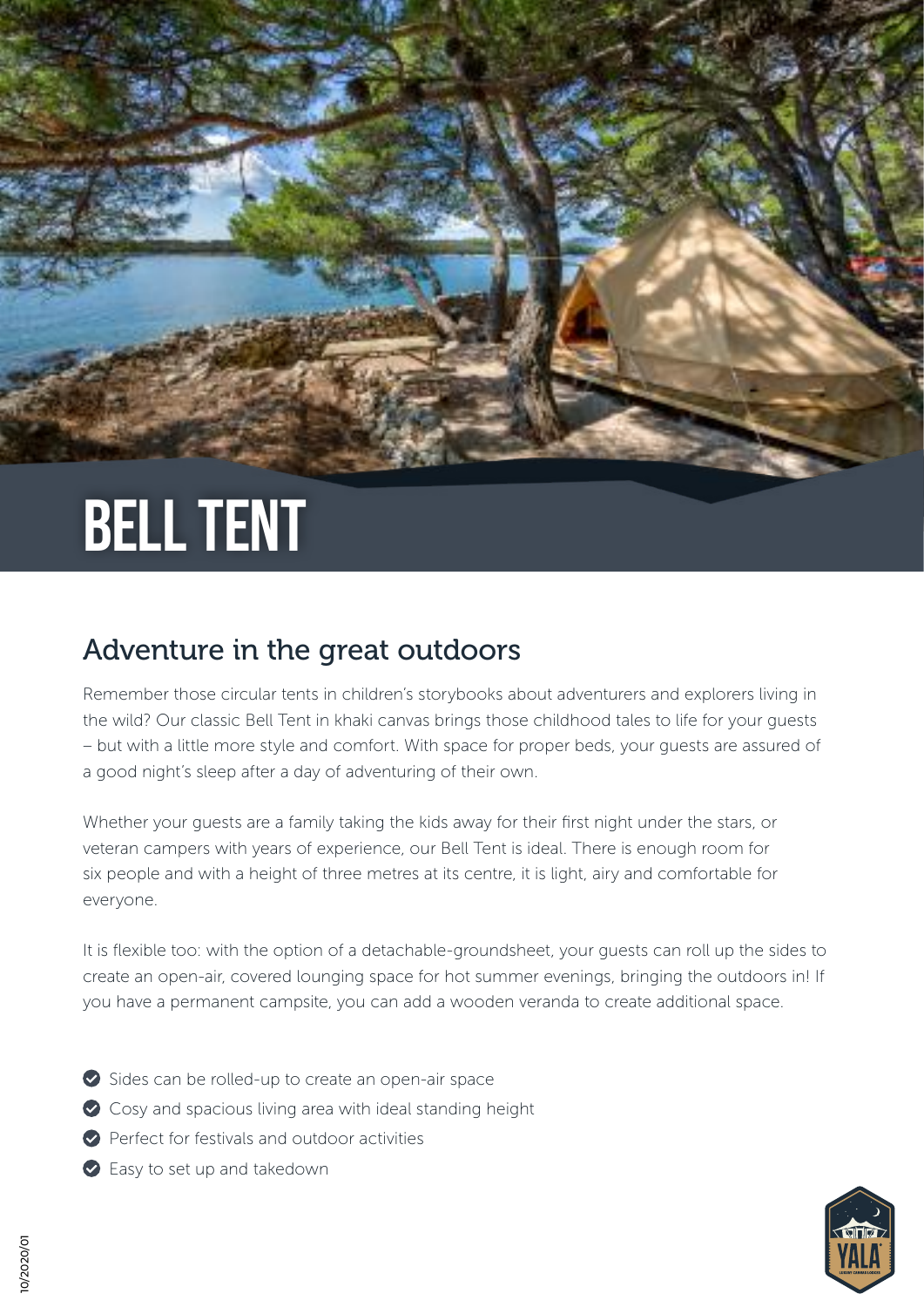## Floorplan bell tent

#### Dimensions **Features**

| Diameter  | 5m               |                    |
|-----------|------------------|--------------------|
| Height    | 3 m              |                    |
| Veranda   | Optional         |                    |
| Footprint | $56 \text{ m}^2$ | $7.5 \times 7.5$ m |

#### Floorplan 2D



| # Guests        | $2 - 6$ |
|-----------------|---------|
| # Bedrooms      |         |
| <b>Bathroom</b> | No      |
| Kitchen         | Nη      |

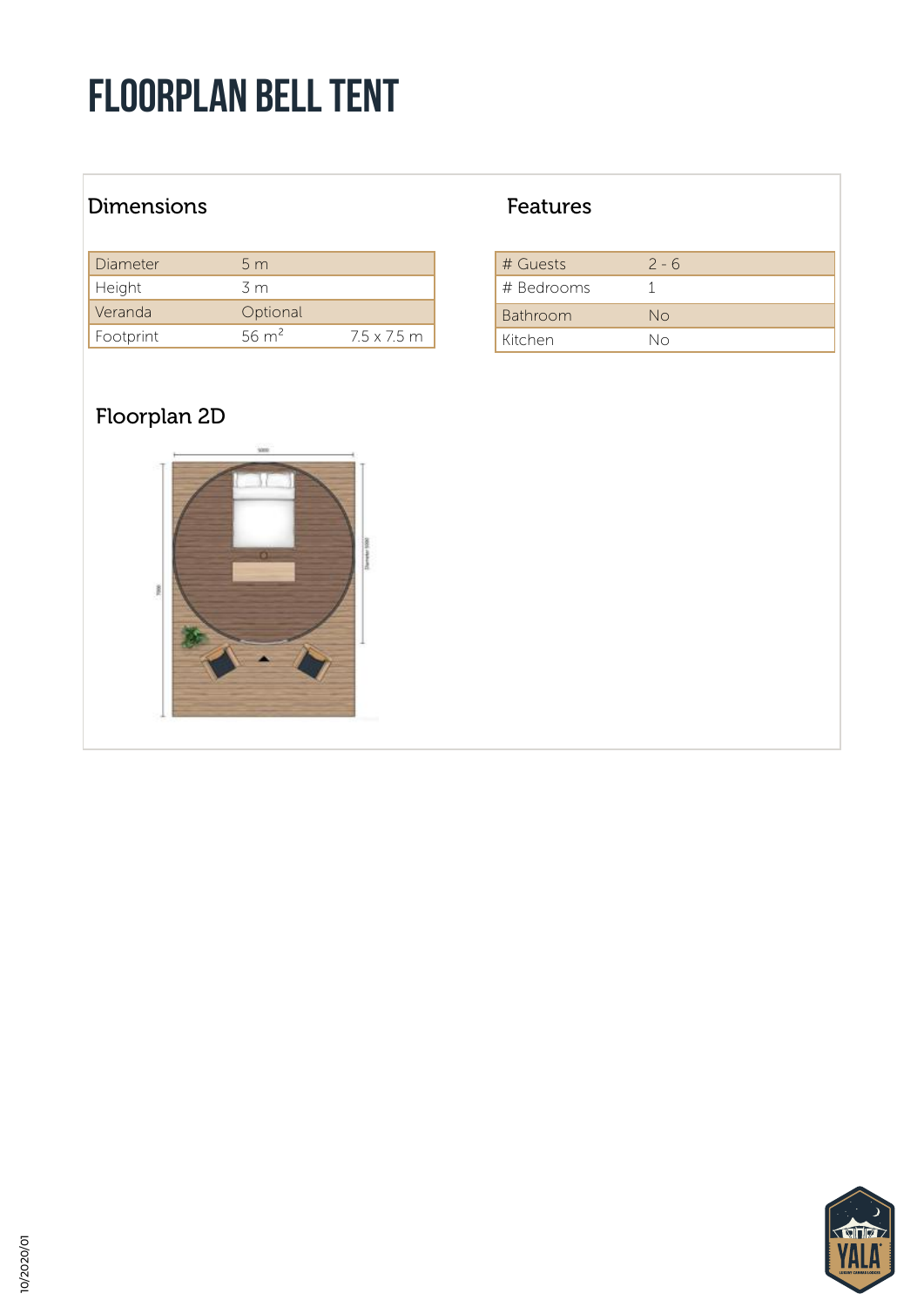### **PHOTOS BELL TENT**